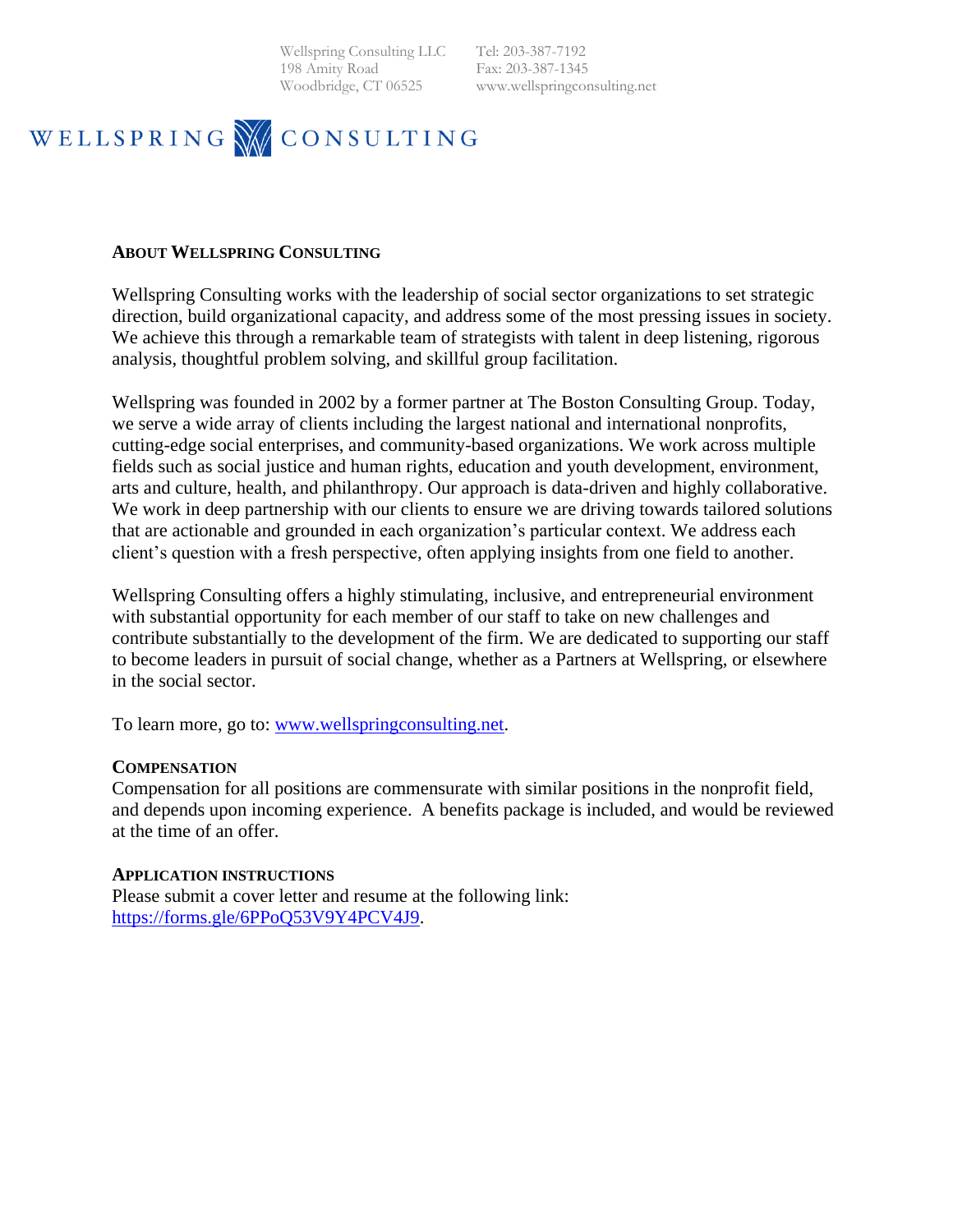#### **POSITION DESCRIPTION: ASSOCIATE**

#### **POSITION DESCRIPTION**

Wellspring Consulting is currently seeking Associates to be based in our Boston, MA, New Haven, CT, or New York City, NY offices. Associates are an integral part of the case team, and their work includes a range of tasks aimed at answering critical questions and informing decision making. Wellspring works in small teams that provide significant opportunity for Associates to interact with and receive mentorship from Partners. Associates take on substantial responsibility for innovative insight development and thought leadership.

Specific responsibilities include:

- Co-developing and executing well-designed work plans that are tailored to answer the most pressing strategic questions facing Wellspring's clients
- Building strong relationships with clients to ensure Wellspring effectively addresses their needs and supports their decision making
- Creating complex financial models and projections
- Performing and developing insightful and equitable solutions from market research, database design and analysis, and topical web-based research
- Developing insights and findings for client meetings
- Preparing for and facilitating client meetings

# **QUALIFICATIONS**

Associates candidates should posess a curiosity about the world around them and a passionate commitment to social change and justice. Specific qualificatons include:

- Excellent analytical skills demonstrated through coursework and professional experience
- Outstanding academic achievement
- Previous strategy consulting a plus
- An ability to think strategically and draw insight from data
- Rigorous analytical skills
- Excellent interpersonal, leadership, and communications skills
- An ability to excel in a fast-paced environment
- Outstanding organizational skills and attention to detail
- An ability to work well with others
- An ability to engage with multiple projects concurrently and work independently
- Demonstrated commitment to the social sector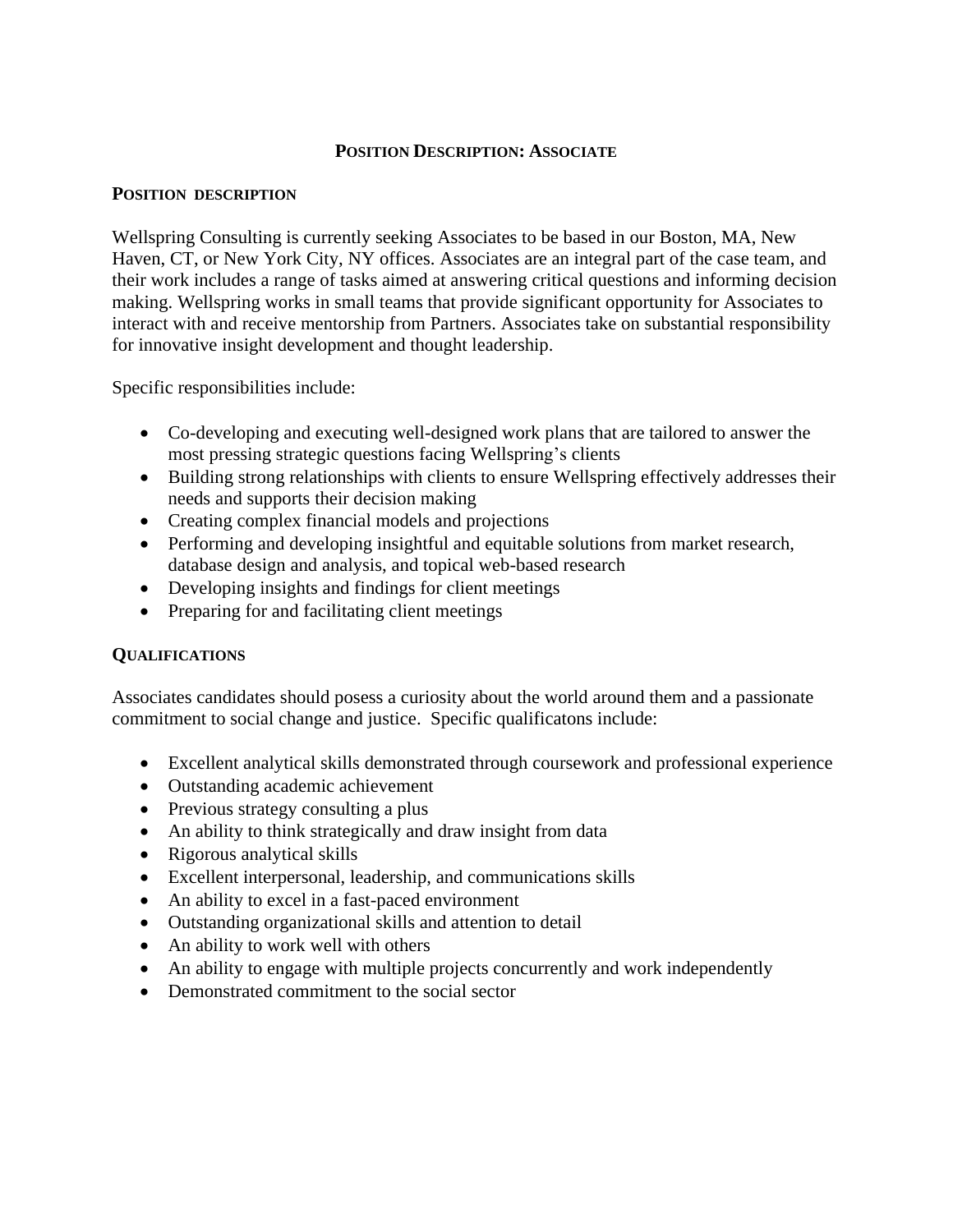### **POSITION DESCRIPTION: CONSULTANT**

### **POSITION DESCRIPTION**

Wellspring Consulting is currently seeking Consultants to be based in our Boston, MA, New Haven, CT, or New York City, NY offices. Consultants are an integral part of the case team, and their work includes a range of tasks aimed at answering critical questions and informing decision making. Wellspring works in small teams that provide significant opportunity for Consultants to interact with and receive mentorship from Partners. Consultants take on substantial responsibility for innovative insight development and thought leadership. Consultants are also responsible for developing relationships with the staff at client organizations and managing the client planning process.

Specific responsibilities include:

- Developing and executing well-designed work plans that are tailored to answer the most pressing strategic questions facing Wellspring's clients
- Building strong relationships with clients to ensure Wellspring effectively addresses their needs and supports their decision making
- Creating complex financial models and projections
- Performing and developing insightful and equitable solutions from market research, database design and analysis, and topical web-based research
- Developing insights and findings for client meetings
- Preparing for and facilitating client meetings

# **QUALIFICATIONS**

Consultant candidates should have a number of years experience, preferably in strategy consulting. They should also possess a curiosity about the world around them and a passionate commitment to social change and justice. Specific qualifications include:

- MBA or other relevant graduate degree from a leading institution
- Excellent analytical skills demonstrated through coursework and professional experience with significant experience with excel and basic programming
- Outstanding academic achievement
- Previous strategy consulting a plus
- An ability to think strategically and draw insight from data
- Rigorous analytical skills
- Excellent interpersonal and communications skills
- An ability to excel in a fast-paced environment
- Outstanding organization and attention to detail
- An ability to work well with others and lead a team
- An ability to engage with multiple projects concurrently and work independently
- Demonstrated commitment to the social sector